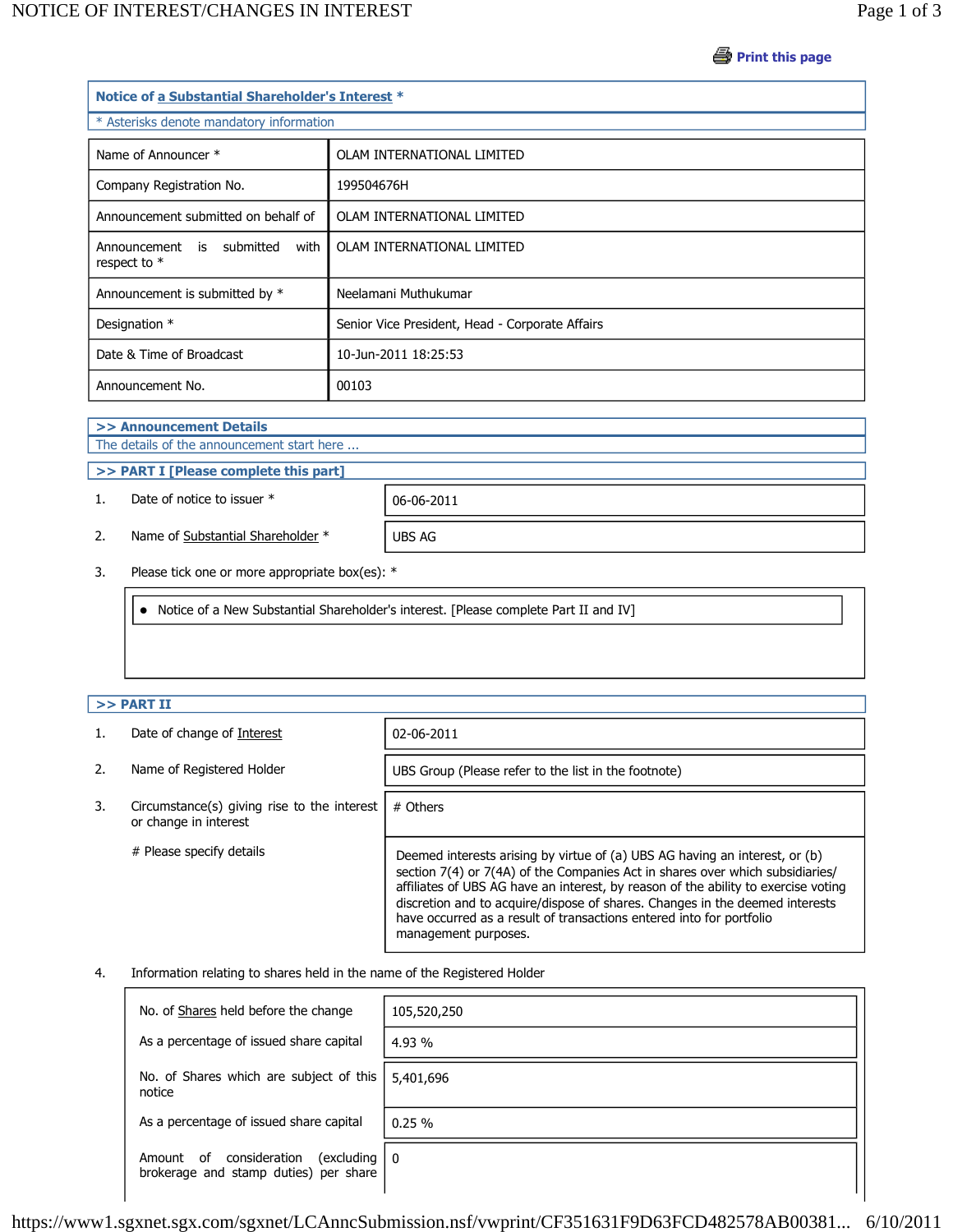# NOTICE OF INTEREST/CHANGES IN INTEREST **Page 2 of 3**

| paid or received                        |             |
|-----------------------------------------|-------------|
| No. of Shares held after the change     | 110,921,946 |
| As a percentage of issued share capital | 5.18 %      |
|                                         |             |

[Select Option]

## **>> PART III**

- 1. Date of change of [Select Option]
- 2. The change in the percentage level  $\vert$  From % To %
- 3. Circumstance(s) giving rise to the interest or change in interest

# Please specify details

4. A statement of whether the change in the percentage level is the result of a transaction or a series of transactions:

#### **>> PART IV**

1. Holdings of Substantial Shareholder , including direct and deemed interest :

|                                         | <b>Direct</b> | <b>Deemed</b> |
|-----------------------------------------|---------------|---------------|
| No. of shares held before the change    | 1,588,702     | 103,931,548   |
| As a percentage of issued share capital | $0.07\%$      | 4.86 %        |
| No. of shares held after the change     | 1,534,702     | 109,387,244   |
| As a percentage of issued share capital | $0.07\%$      | 5.11%         |

Footnotes (i) The deemed interests in the no. of shares and percentage of issued share capital held before the change provided in part IV above comprised of 80,264,359 shares (3.75%) representing interests aggregating voting shares and 23,667,189 shares (1.11%) representing interests aggregating nonvoting shares.

> (ii) The deemed interests in the no. of shares and percentage of issued share capital held after the change provided in part IV above comprised of 85,720,055 shares (4.00%) representing interests aggregating voting shares and 23,667,189 shares (1.11%) representing interests aggregating nonvoting shares.

> (iii) Non-Voting Shares are shares which the UBS Group has authority to acquire and dispose of the shares but does not exercise any discretion over the voting rights.

(iv) The amount of consideration is not applicable arising from the rationale specified in the circumstance(s) giving rise to the interest or change in interest.

- (v) The list of Registered Holder is as follows:
- UBS AG UBS Fund Management (Switzerland) AG UBS Fund Services (Luxembourg) SA UBS Global Asset Management (Canada) Co. UBS Global Asset Management (Japan) Ltd UBS Global Asset Management Life Limited UBS Global Asset Management (Singapore) Ltd UBS Global Asset Managemet (UK) Limited UBS O'Connor LLC UBS AG Australia Branch UBS AG, London Branch UBS AG (Switzerland) UBS Securities LLC UBS Financial Services Inc.

**Attachments** Total size = **0**